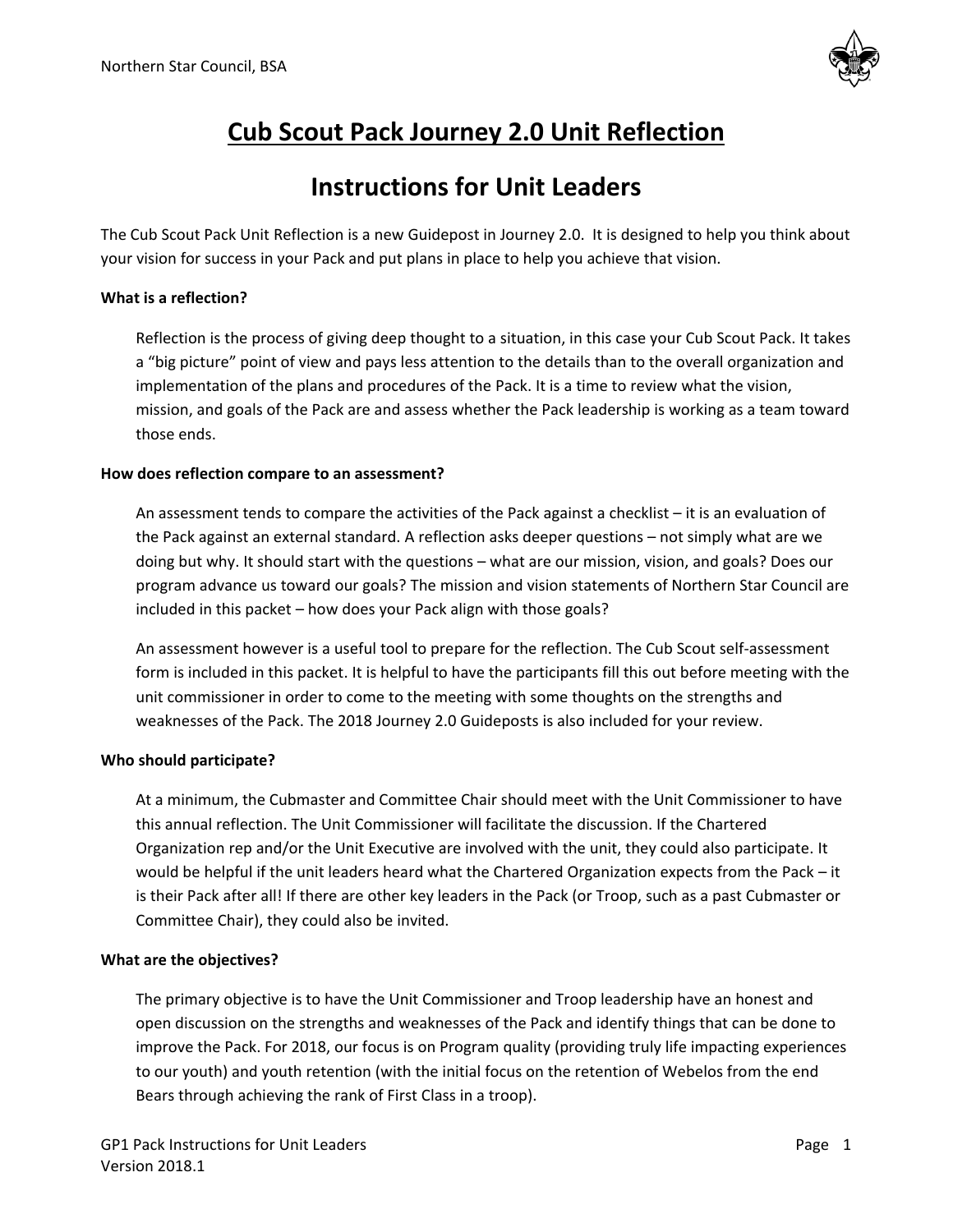

# **Journey 2.0**

# **Guideposts for Cub Scout Pack Success**

2018

## **Guidepost one: Program-year review and reflection**

 Review and reflect, with your Unit Commissioner, on the results your Pack obtained using the program, funding and communication plans of the previous program year and review the leader pool available to sustain a healthy and vibrant unit. Complete no later than April 30.

## **Guidepost two: Plan and Fund your program**

 Develop, in partnership with your Unit Commissioner, a program and funding plan for your Pack. Complete by Aug 31.

## **Guidepost three: Communicate your program**

 Develop a plan to communicate your program to families throughout the program year. Present to your Unit Commissioner by Aug 31.

## **Guidepost four: Basic Adult Leader Training**

- Fully trained\* Cubmaster and Committee Chair no later than Oct 31
- One Den Leader in each Den 30-day trained\*\* no later than Oct 31 and fully trained by Dec 31.

## **Guidepost five: Advanced Adult Leader Training**

 Have at least one Wood Badge trained\*\*\* direct contact leader or Pack Committee Chair, who is active in service to your Pack, no later than Oct 31.

*\* A fully trained Cubmaster or Committee Chair must complete position specific training PLUS youth protection training.*

*\*\* A Den Leader must complete on-line training step 1 "Before the first meeting" (4 modules) and step 2 "First 30 days" (7 modules) PLUS Youth Protection Training by Oct 31. Step 3 "Position trained" (11 modules) must be completed by Dec 31. Alternatively, a Den Leader can satisfy this guidepost by participating in a live program before Oct 31.*

\*\*\* *"Wood Badge trained" qualifies if the adult leader has completed Wood Badge in the last 10 years. For recent Wood Badge participants the coursework must be complete, but the individual may still be working on the practical (Ticket) component.*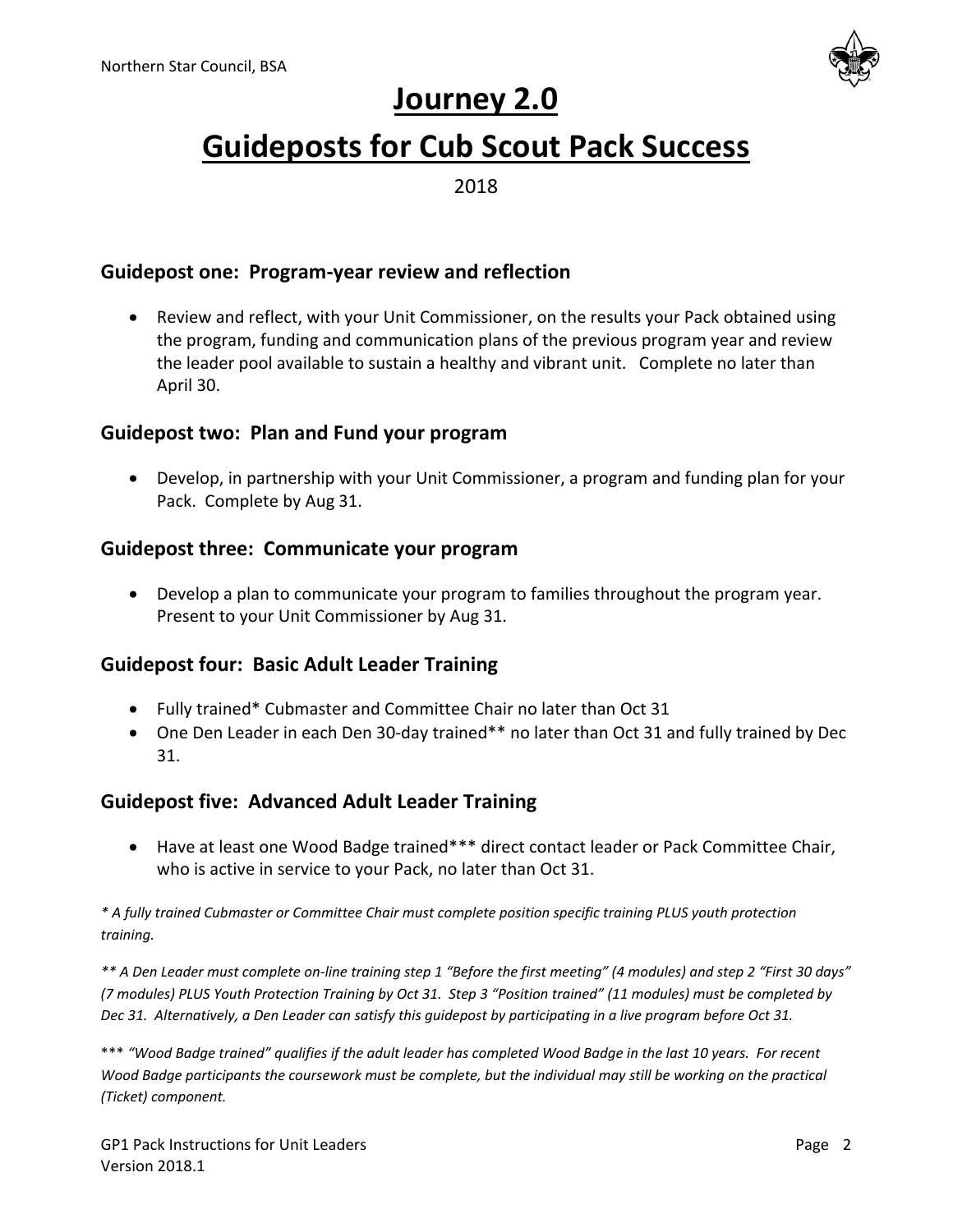

## **Cub Scout Pack Journey 2.0 Unit Reflection**

# **"Scouting is a game …** *with a purpose."*

*Handbook for Scoutmasters*, 1936, written by William "Green Bar Bill" Hillcourt

# *What Is Our Pack's Purpose?*

| <b>Scout Oath</b>                                                                                                        | What is our Pack's                              | <b>Scout Law</b>                                                                                                |
|--------------------------------------------------------------------------------------------------------------------------|-------------------------------------------------|-----------------------------------------------------------------------------------------------------------------|
| On my honor,<br>I will do my best,<br>to do my duty,<br>to God and my country,<br>and to obey the Scout<br>Law,          | Purpose?                                        | A Good Scout is:<br><b>Trustworthy</b><br>Loyal<br><b>Helpful</b><br><b>Friendly</b><br><b>Courteous</b>        |
| to help other people at<br>all times,<br>to keep myself<br>physically strong,<br>mentally awake,<br>and morally straight | What is our definition<br>of a successful Pack? | <b>Kind</b><br><b>Obedient</b><br><b>Cheerful</b><br><b>Thrifty</b><br><b>Brave</b><br>Clean<br><b>Reverent</b> |

## Northern Star Council Mission Statement



To prepare young people to be leaders and individuals of strong character by helping them discover the principles of Scouting.

## Northern Star Council Vision Statement



Northern Star Council is a positive influence in the lives of 100% of the young people in the communities we serve.